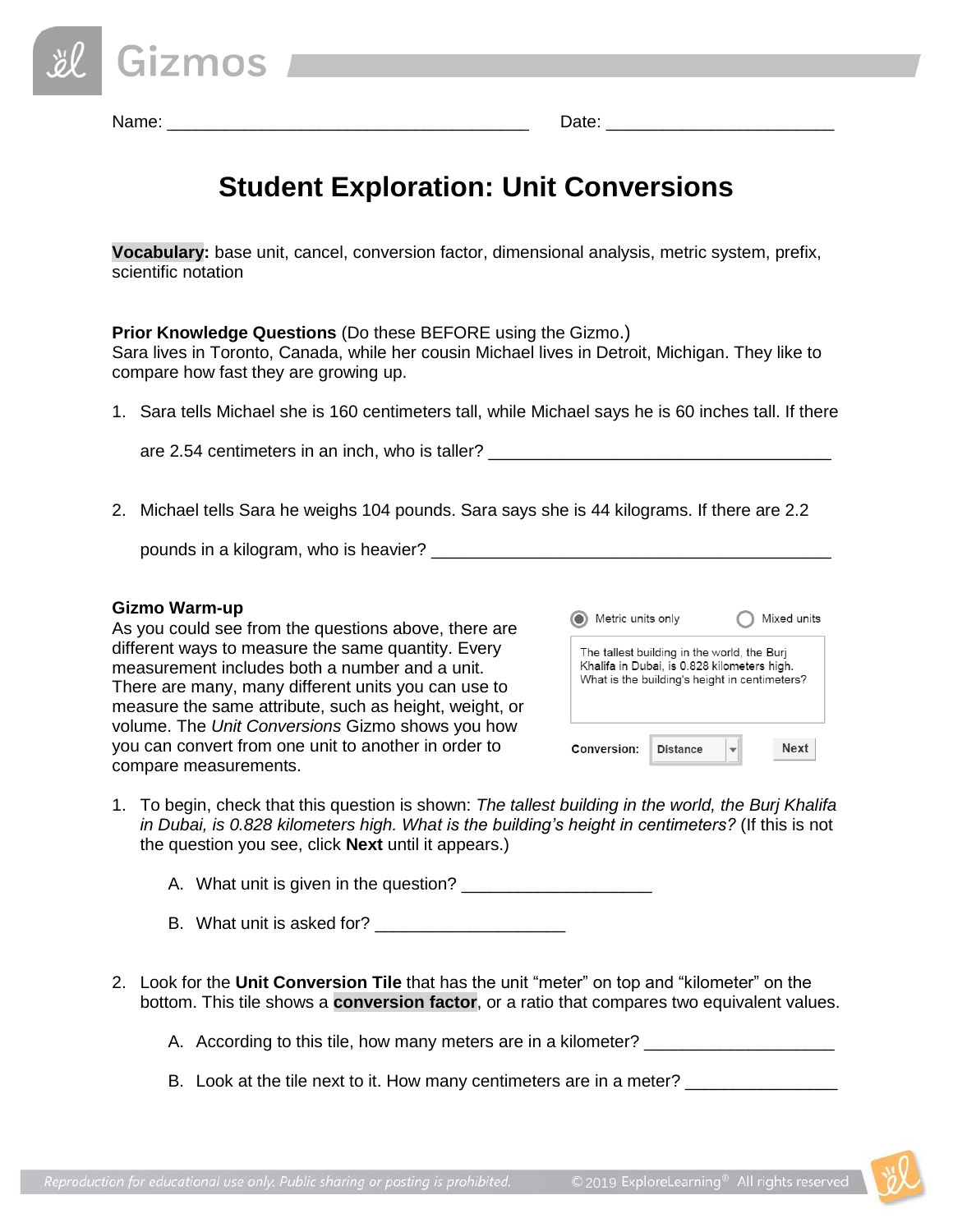| <b>Activity A:</b>             | Get the Gizmo ready:                                 | 1000 micromet |
|--------------------------------|------------------------------------------------------|---------------|
| <b>Dimensional</b><br>analysis | Check that the question is still about Burj Khalifa. | 1 millimeter  |

#### **Goal: Use dimensional analysis to solve conversion problems.**

- 1. Observe: In the question, you are asked to convert kilometers to centimeters. To do this, first you will convert kilometers to meters. Drag the 1000 meters/1 kilometer tile down.
	- A. What do you notice?
	- B. Because kilometers appear in the numerator of one term and in the denominator of another, they **cancel**, or disappear. The process of converting units by canceling is called **dimensional analysis**.

How many meters are in 0.828 kilometers? \_\_\_\_\_\_\_\_\_\_\_\_\_\_\_\_\_\_\_\_\_\_\_\_\_\_\_\_\_\_\_\_

C. A meter is a much shorter unit of measurement than a kilometer. Based on this fact,

does your answer to B make sense?

- 2. Identify: Now find a tile that converts meters to centimeters. Drag it down next to the first.
	- A. What units cancel now? **Example 20** and the set of the set of the set of the set of the set of the set of the set of the set of the set of the set of the set of the set of the set of the set of the set of the set of the
	- B. What is the unit in the answer?

C. How many centimeters tall is the Burj Khalifa? \_\_\_\_\_\_\_\_\_\_\_\_\_\_\_\_\_\_\_\_\_\_\_\_\_\_\_\_\_\_

- D. Click **Submit**. Is this answer correct? \_\_\_\_\_\_\_\_\_\_\_\_\_\_\_\_\_\_\_\_\_\_\_\_\_\_\_\_\_\_\_\_\_\_\_\_\_
- 3. Find: Click Next. What conversion tile can you use to solve this problem? \_\_\_\_\_\_\_\_\_\_\_\_\_\_\_\_\_\_\_\_\_\_\_
- 4. Analyze: Drag this tile to the green strip. Turn on **Show results**.
	- A. What units are given to the right of the equals sign? \_\_\_\_\_\_\_\_\_\_\_\_\_\_\_\_\_\_\_\_\_\_\_
	- B. Why didn't the units cancel in this case?

\_\_\_\_\_\_\_\_\_\_\_\_\_\_\_\_\_\_\_\_\_\_\_\_\_\_\_\_\_\_\_\_\_\_\_\_\_\_\_\_\_\_\_\_\_\_\_\_\_\_\_\_\_\_\_\_\_\_\_\_\_\_\_\_\_\_\_

\_\_\_\_\_\_\_\_\_\_\_\_\_\_\_\_\_\_\_\_\_\_\_\_\_\_\_\_\_\_\_\_\_\_\_\_\_\_\_\_\_\_\_\_\_\_\_\_\_\_\_\_\_\_\_\_\_\_\_\_\_\_\_\_\_\_\_

C. What do you think you could do to make them cancel? \_\_\_\_\_\_\_\_\_\_\_\_\_\_\_\_\_\_\_\_\_\_\_\_\_

## **(Activity A continued on next page)**

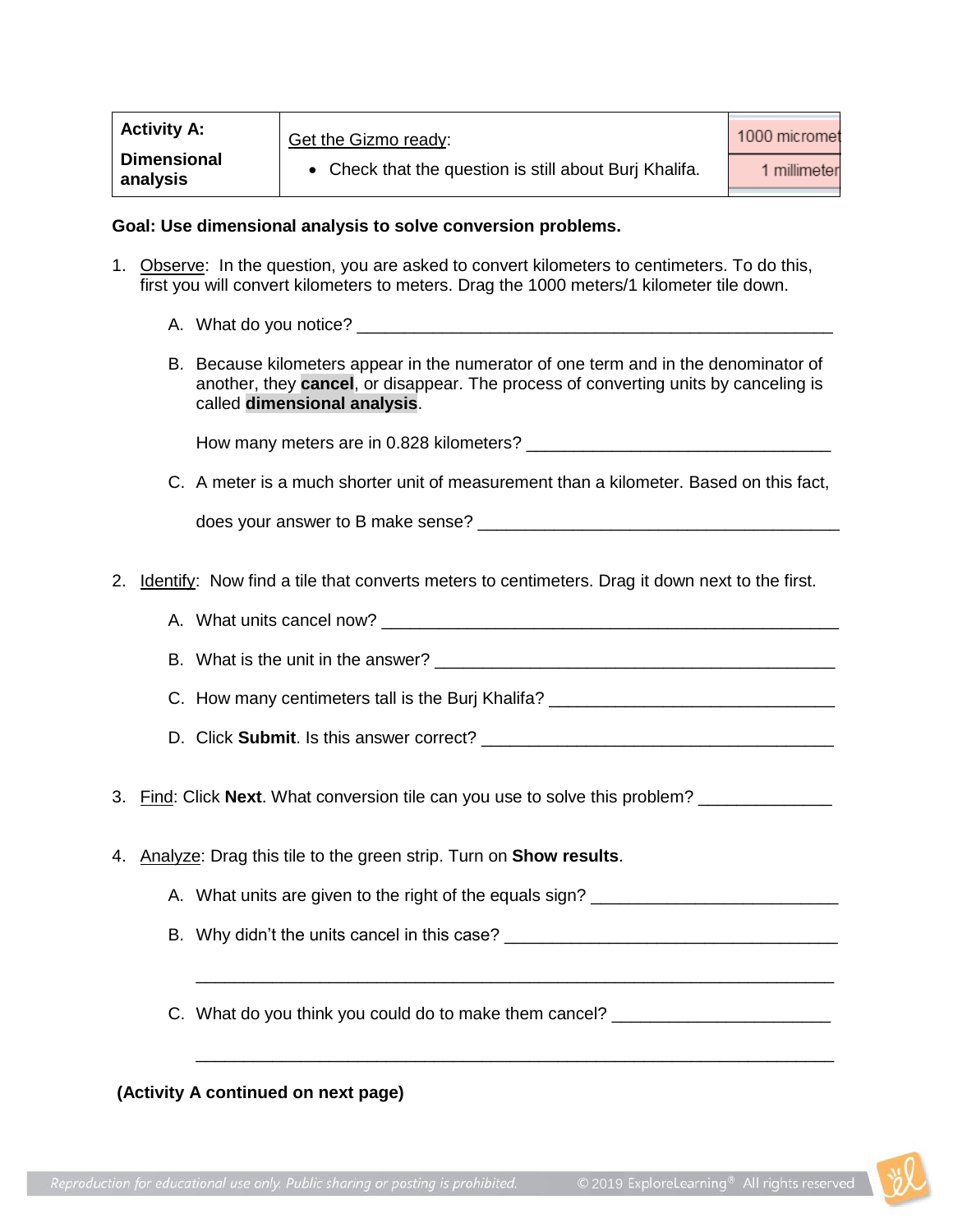## **Activity A (continued from previous page)**

- 5. Observe: Click **Flip tile**.
	- A. What unit is given now?
	- B. Click **Submit**. How many millimeters wide is a human egg cell? \_\_\_\_\_\_\_\_\_\_\_\_\_\_\_
- 6. Practice: Turn off **Show result**. Make sure **Metric units only** and **Distance** are selected. Click **Next**, and use what you've learned to solve another unit conversion problem. For each problem, list the units given, the units asked for, and the solution.
	- A. On a caterpillar's map, all distances are marked in millimeters. The caterpillar's map shows that the distance between two milkweed plants is 4,012 millimeters. What is this distance in kilometers?

Given unit: \_\_\_\_\_\_\_\_\_\_\_\_\_\_\_\_\_\_\_ Answer unit: \_\_\_\_\_\_\_\_\_\_\_\_\_ Solution:

B. The closest star to our Sun is Proxima Centauri, which is 4.242 light years away. What is the distance to Proxima Centauri in kilometers?

Given unit: \_\_\_\_\_\_\_\_\_\_\_\_ Answer unit: \_\_\_\_\_\_\_\_\_\_\_\_ Solution: \_\_\_\_\_\_\_\_\_\_\_\_

C. A helium atom has a diameter of approximately  $9.8 \cdot 10^{-11}$  meters. What is the diameter of a helium atom in nanometers?

Given unit: The Collection Answer unit: The Solution: Solution:

7. On your own: A blue whale has a length of 28,578 millimeters. What is the length of a blue whale in kilometers? Show your work below by writing the conversion factors you use to solve this question.

28,578 mm • \_\_\_\_\_\_\_\_\_\_\_\_ • \_\_\_\_\_\_\_\_\_\_\_\_ = \_\_\_\_\_\_\_\_\_\_\_\_

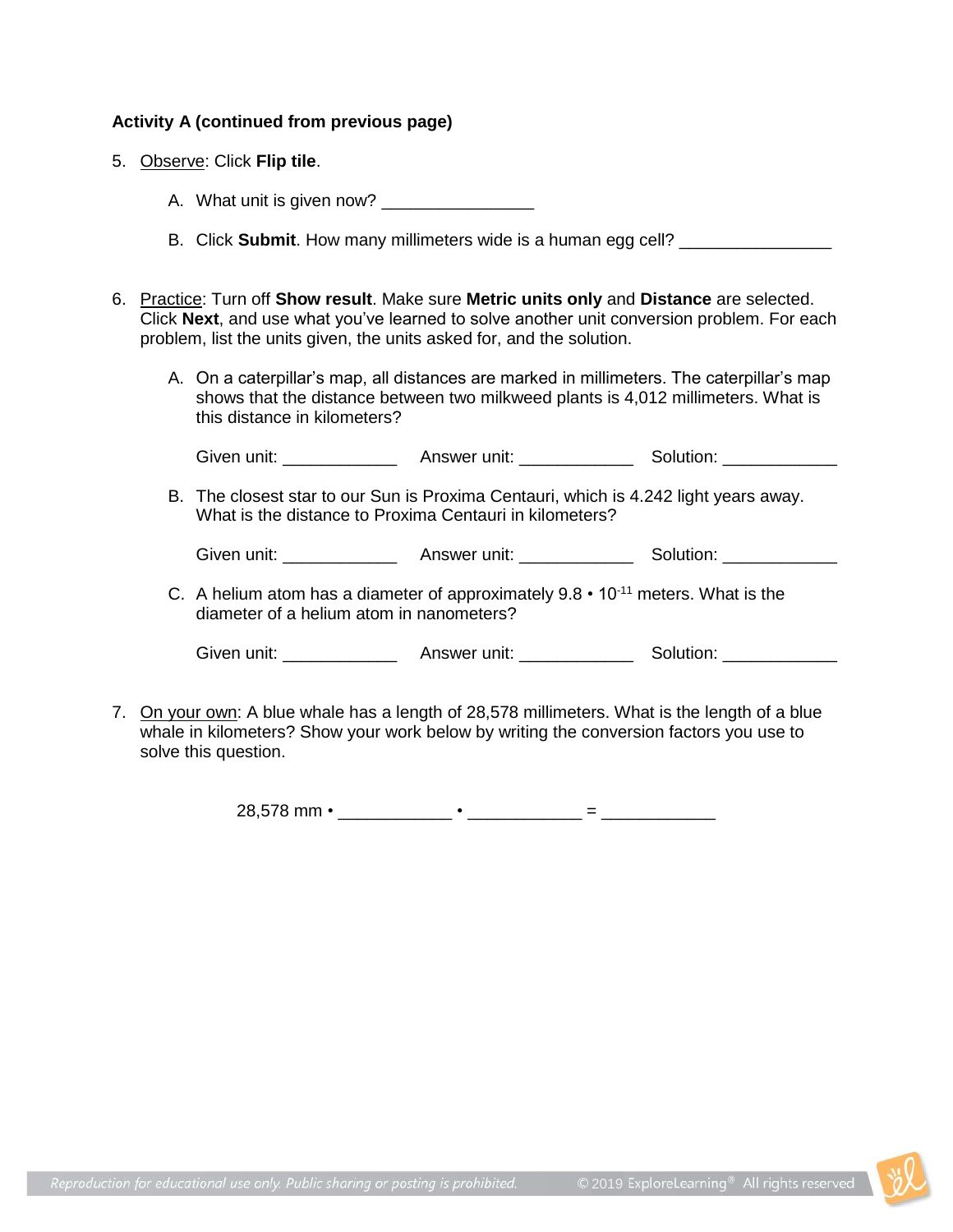| <b>Activity B:</b>  | Get the Gizmo ready:                                              |  |
|---------------------|-------------------------------------------------------------------|--|
| <b>Metric units</b> | • Check that Metric units only and Distance is still<br>selected. |  |

**Introduction:** During the Warm-up activity, you learned that 1,000 meters equals 1 kilometer. Both of these units are part of the **metric system**, a measurement system based on powers of 10. No matter what quantity you are working with, converting between metric units will involve multiplying by a power of 10.

#### **Goal: Convert from one metric unit to another.**

1. Infer: The metric system uses **prefixes** to tell you how much to multiply the **base unit** by. For example, in the metric system, the base unit for length is the meter. Examples of prefixes include *kilo-*, *centi-*, and *milli-*.

Knowing that 1,000 meters are in 1 kilometer, what do you think the prefix *kilo-* means?

2. Analyze: Use the **Unit Conversion Tiles** to help you determine the meaning of the following metric prefixes. The first row has been completed for you.

\_\_\_\_\_\_\_\_\_\_\_\_\_\_\_\_\_\_\_\_\_\_\_\_\_\_\_\_\_\_\_\_\_\_\_\_\_\_\_\_\_\_\_\_\_\_\_\_\_\_\_\_\_\_\_\_\_\_\_\_\_\_\_\_\_\_\_\_\_\_\_\_\_

| <b>Prefix</b> | <b>Meaning</b>              |
|---------------|-----------------------------|
| kilo-         | Multiply base unit by 1,000 |
| centi-        |                             |
| milli-        |                             |
| micro-        |                             |
| nano-         |                             |

3. Create: Knowing the meaning of metric system prefixes can help you write your own conversion factors. In the metric system, the base unit for mass is the gram. What do you think the conversion factor for gram-to-kilograms would be?

> $\_$  grams \_\_\_\_\_\_\_\_ kilograms

Select **Mass** on the **Conversion** dropdown menu to check your answer.

**(Activity B continued on next page)**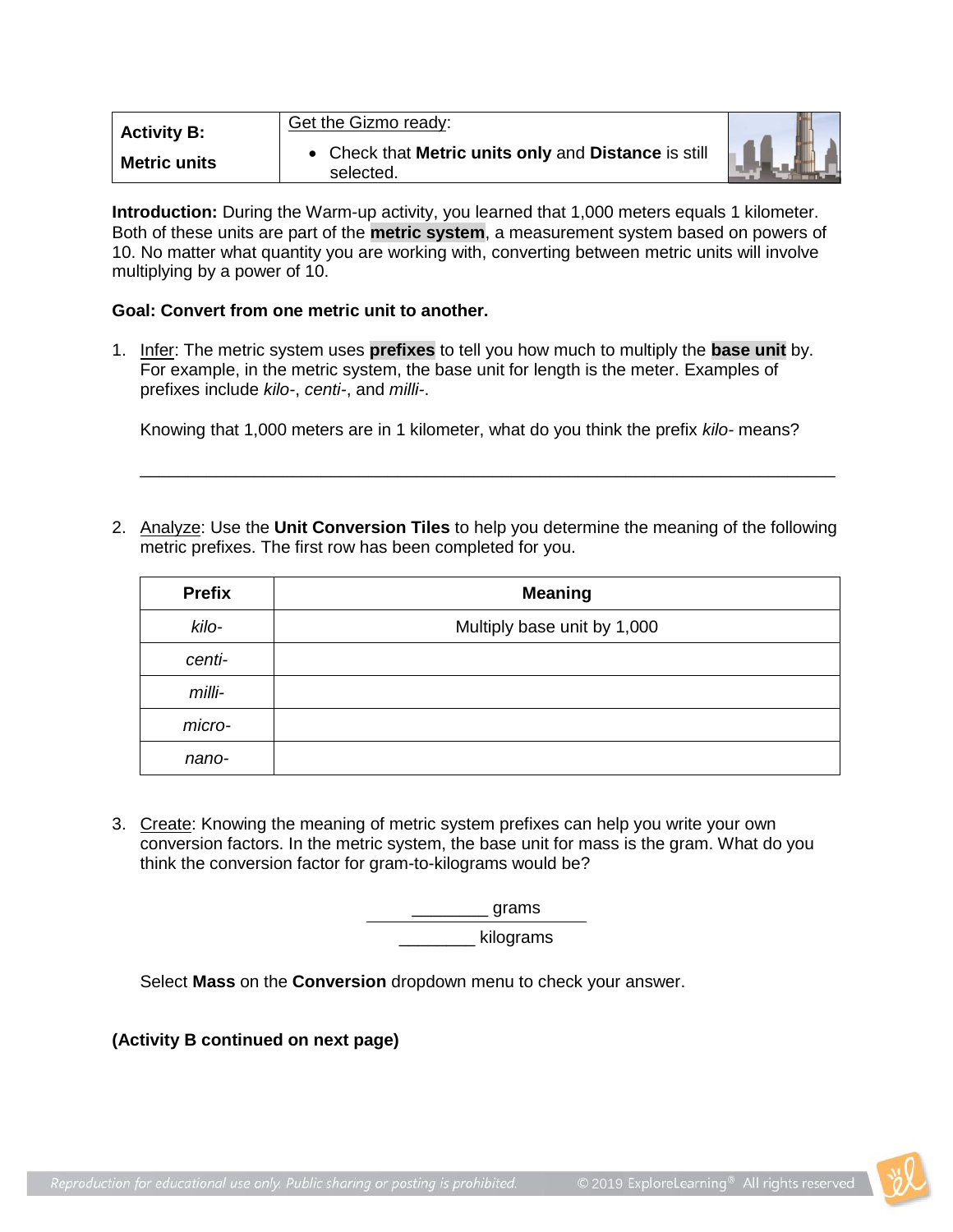## **Activity B (continued from previous page)**

- 4. On Your Own: Use the gram-to-kilograms conversion tile to answer the first question about the rock's mass. Turn on **Show result** to check your calculation. Then, click **Submit**. Continue until you've answered all of the **Mass** questions. The Gizmo will keep track of how many problems you solve.
- 5. On Your Own: Check that **Metric units only** is selected. Continue using the Gizmo to solve the **Time** and **Volume** problems. *Note: While common time units (minutes, hours, days) are acceptable to use in the metric system, they are not a part of the metric system.*
- 6. Observe: Up until now, all the problems you have solved have involved converting only one unit. However, some conversion problems require you to convert two or more units. Select **Speed** from the menu. What two units do you need to convert to solve this problem?

\_\_\_\_\_\_\_\_\_\_\_\_\_\_\_\_\_\_\_\_\_\_\_\_\_\_\_\_\_\_\_\_\_\_\_\_\_\_\_\_\_\_\_\_\_\_\_\_\_\_\_\_\_\_\_\_\_\_\_\_\_\_\_\_\_\_\_\_\_\_\_\_\_

\_\_\_\_\_\_\_\_\_\_\_\_\_\_\_\_\_\_\_\_\_\_\_\_\_\_\_\_\_\_\_\_\_\_\_\_\_\_\_\_\_\_\_\_\_\_\_\_\_\_\_\_\_\_\_\_\_\_\_\_\_\_\_\_\_\_\_\_\_\_\_\_\_

\_\_\_\_\_\_\_\_\_\_\_\_\_\_\_\_\_\_\_\_\_\_\_\_\_\_\_\_\_\_\_\_\_\_\_\_\_\_\_\_\_\_\_\_\_\_\_\_\_\_\_\_\_\_\_\_\_\_\_\_\_\_\_\_\_\_\_\_\_\_\_\_\_

- 7. Think about it: How do you think you can use conversion factors to solve this problem?
- 8. Solve: Turn on **Show result**. Drag the seconds-to-hour tile to the green bar.
	- A. How many meters per hour did Marcia run?
	- B. Drag the kilometer-to-meters tile to the green bar. If these aren't the units you want,

click **Flip tile**. What unit is given now? \_\_\_\_\_\_\_\_\_\_\_\_\_\_\_\_\_\_\_\_\_\_\_\_\_\_\_\_\_\_\_\_\_\_\_\_

- C. Click **Submit**. How many kilometers per hour did Marcia run? \_\_\_\_\_\_\_\_\_\_\_\_\_\_\_\_\_
- 8. Practice: Turn off **Show result**. Click **Next**, and use what you've learned to solve another speed conversion problem. After you have completed all the speed problems, try solving the density problems. The Gizmo will keep track of how many problems you solve.

If you are stuck, try converting the unit in the numerator first. Then, convert the unit in the denominator.

9. Challenge: Select **Random** from the **Conversion** menu. You can solve as many problems as you like. Some problems will only require you to convert one unit. Others will require you to convert two units. Good luck!

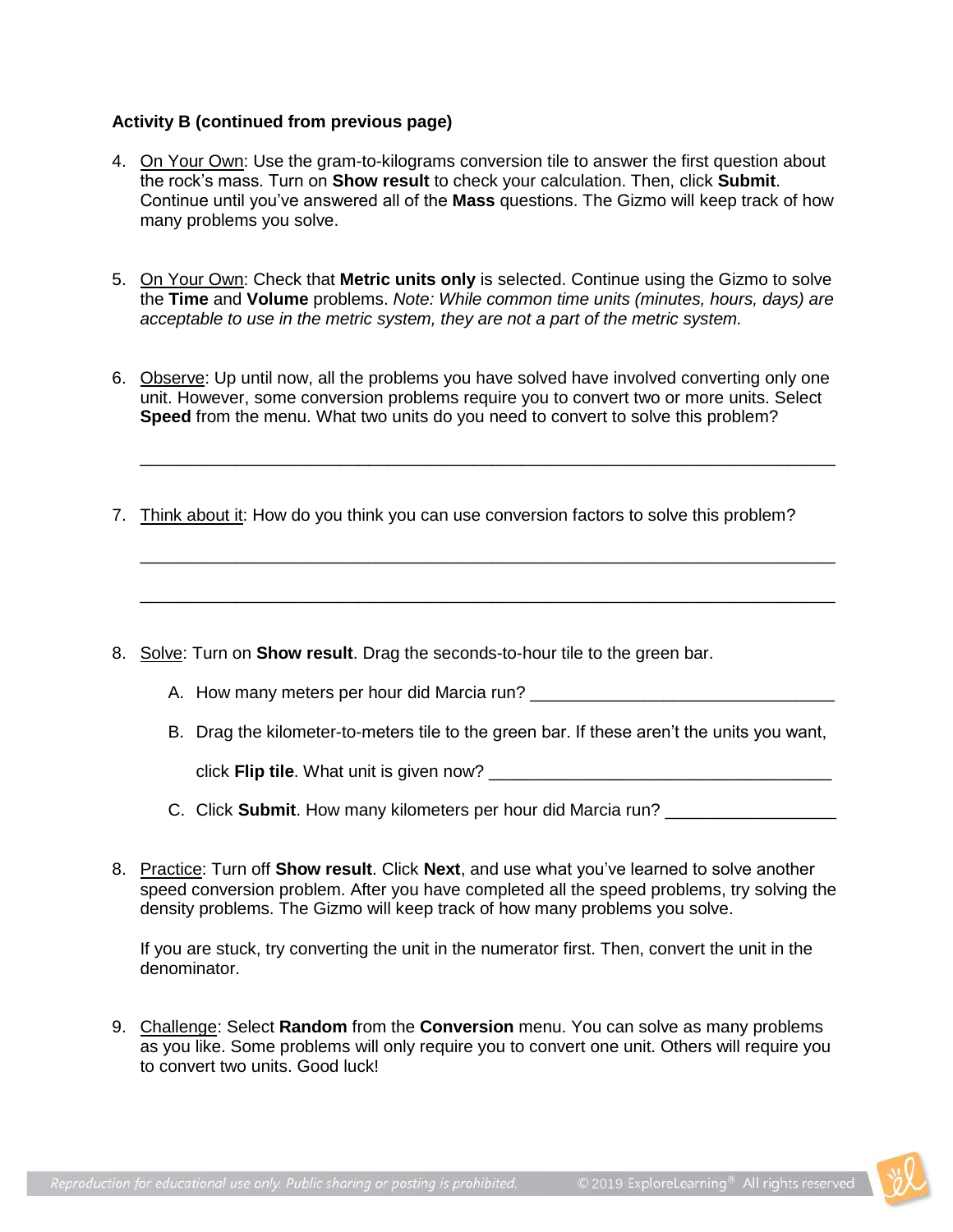| <b>Activity C:</b> | Get the Gizmo ready:                      | 1 meter           |
|--------------------|-------------------------------------------|-------------------|
|                    | <b>Select Mixed units.</b>                | 160934 kilometers |
| <b>Mixed units</b> | Select Distance from the Conversion menu. | 1 mile            |

**Introduction:** Up until now, most of the conversions you have done have involved metric units. However, many countries—including the United States—use non-metric units of measurement. It can be a bit harder to convert between metric units and U.S. units because U.S. units are not based on powers of 10. However, the basic principles of dimensional analysis still apply.

### **Goal: Convert between metric and non-metric units.**

1. Analyze: Now that you know how to convert between metric units, try your hand at solving the mixed units problems. First, check that this question is shown: *Mount Everest is 29,029 feet high. What is the height of Mount Everest in kilometers?*

| A. What unit is given?                                 | What unit is asked for? |
|--------------------------------------------------------|-------------------------|
| B. Which tile(s) should you use to solve this problem? |                         |
|                                                        |                         |

C. What is the height of Mount Everest in kilometers?

- 2. Practice: Work through the other mixed-unit distance, speed, mass, volume, and density problems. Then, you can try solving the random problems. The Gizmo will keep track of how many problems you solve. (Note: There are no mixed-unit problems for time because seconds, minutes, and hours are the primary units of time in all predominant measurement systems.)
- 3. Challenge: Select **Distance** again from the **Conversion** menu. Use the conversion factors on the tiles to calculate how many miles, yards, feet, and inches are in 1 meter. Next, use the **Mass** and **Volume** conversion tiles to determine how many pounds and ounces are in a gram and how many gallons are in a liter.

| Quantity        | Metric base unit | U.S. unit equivalent |
|-----------------|------------------|----------------------|
|                 |                  | miles                |
| <b>Distance</b> | 1 meter $=$      | yards                |
|                 |                  | feet                 |
|                 |                  | inches               |
| Mass            |                  | pounds               |
|                 | 1 gram $=$       | ounces               |
| Volume          | 1 liter $=$      | gallons              |

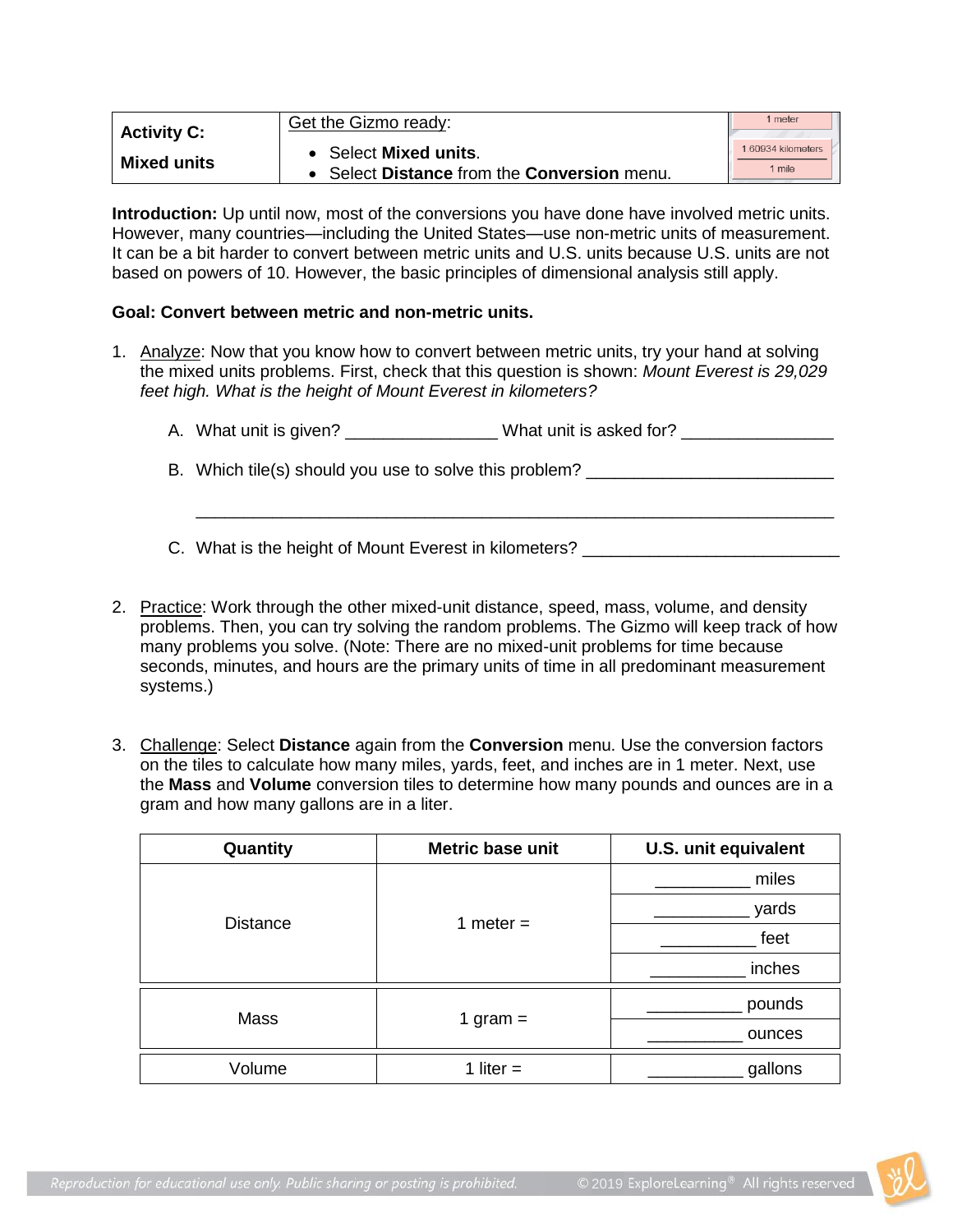|                                                 | Get the Gizmo ready:                                                                                                                                                     |  |
|-------------------------------------------------|--------------------------------------------------------------------------------------------------------------------------------------------------------------------------|--|
| <b>Extension:</b><br><b>Scientific notation</b> | Select Metric units only and Distance from the<br>Conversion menu. Make sure Show result is off.<br>• Click Next until you reach the question about<br>Proxima Centauri. |  |

### **Question: How can you convert numbers into and out of scientific notation?**

1. Observe: Some of the problems in this Gizmo involve very small or very large quantities. Look at the bottom three **Unit Conversion Tiles**. What do you notice in the numerator?

The numbers in the numerators are written in **scientific notation**. In scientific notation, a number is converted to the product of a number between 1 and 10 and a power of 10. For example, 1,000,000 is written as  $1.0 \cdot 10^6$ . The first part of this number is called the *coefficient*. The second part is called the *base*.

\_\_\_\_\_\_\_\_\_\_\_\_\_\_\_\_\_\_\_\_\_\_\_\_\_\_\_\_\_\_\_\_\_\_\_\_\_\_\_\_\_\_\_\_\_\_\_\_\_\_\_\_\_\_\_\_\_\_\_\_\_\_\_\_\_\_\_\_\_\_\_\_\_

2. Convert: To convert a number written in scientific notation to a standard number, first look at the exponent on the base. If it is positive, move the decimal point on the coefficient to the right as many times as the exponent indicates, as shown below:

| Look at exponent     | <b>Count digits</b>          | Move decimal point | <b>Standard form</b> |
|----------------------|------------------------------|--------------------|----------------------|
| $8.35 \times 10^{7}$ | 1 2 3 4 5 6 7<br>8.3 500 000 | 83 500 000.0       | 83,500,000           |
|                      |                              |                    |                      |

Practice converting the two numbers below into standard form:

 $1.0 \cdot 10^9 = 6.72 \cdot 10^{12} =$ 

You can perform this process in reverse to convert numbers in standard form into scientific notation. The number of times you move the decimal point to the left will be equal to the exponent on your base.

| <b>Standard form</b> | <b>Place new decimal</b><br>point | <b>Count digits</b> | <b>Scientific notation</b> |
|----------------------|-----------------------------------|---------------------|----------------------------|
| 3,700,000            | 3.700 000                         | 123456<br>3.700 000 | $3.7 \times 10^{6}$        |

Practice this with the two numbers below:

 $8,200,000 = 50,880,000,000,000 =$ 

**(Extension continued on next page)**